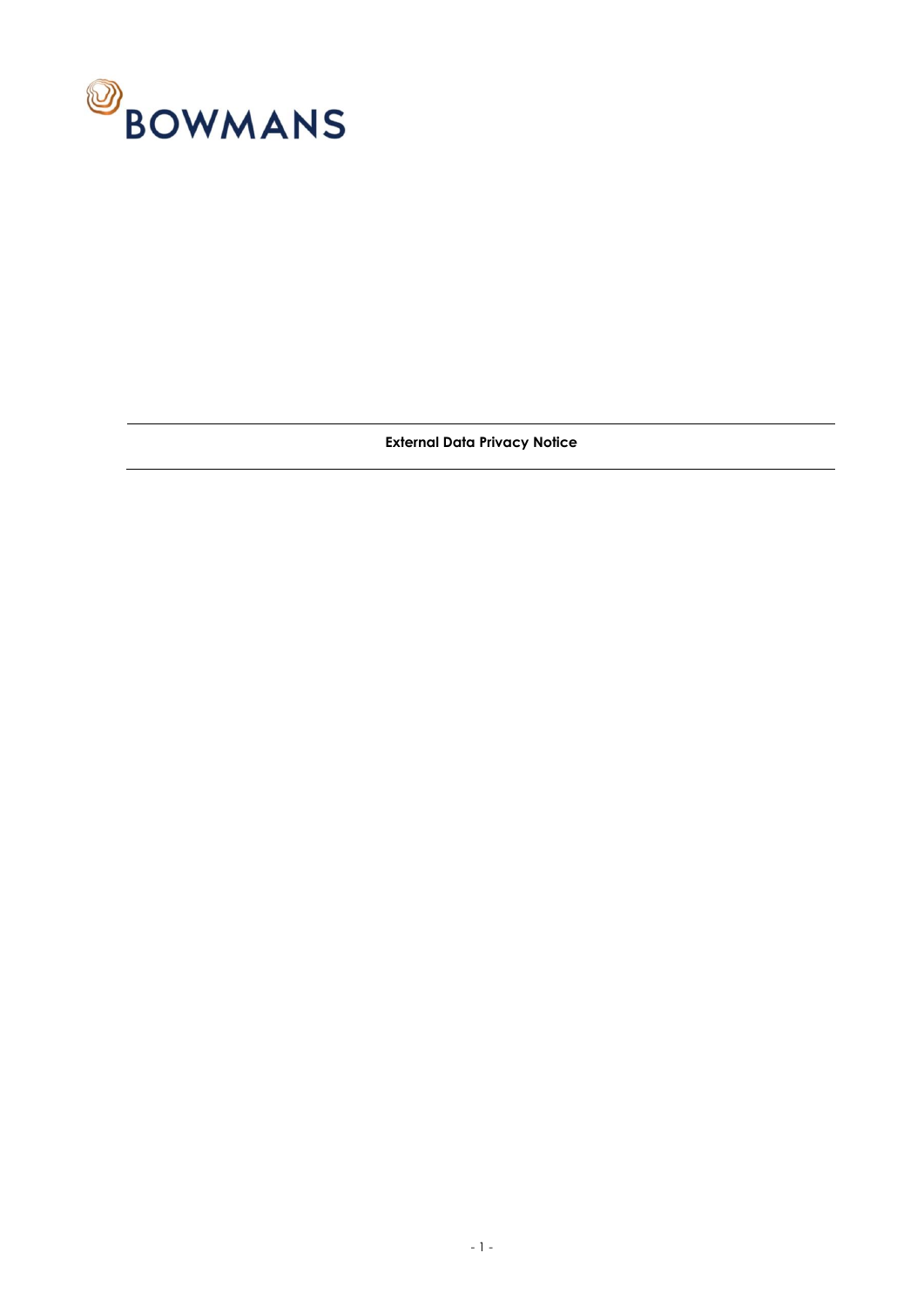#### 1. **INTRODUCTION**

- $1.1$ Bowmans (the "**Firm**", "we", "us", or "our") takes its data protection and information security responsibilities very seriously. We recognise the importance of your privacy and understand your concerns about the security of your personal information. We are committed to the effective management of all personal information that is provided to us or collected by us during the course of our business as well as the personal information we receive from visitors to our website and ensuring its security and confidentiality.
- $1.2$ This Privacy Notice explains how we generally collect, hold, use and share personal information you provide to us and your rights in relation to the personal information that we hold about you in the context of your visit to and use of this website and in the course of our business.

### 2. **WHO IS RESPONSIBLE FOR YOUR PERSONAL INFORMATION**

- $2.1$ Bowmans is responsible for your personal information.
- $2.2$ Bowmans has appointed an Information Officer and any questions, comments and requests regarding this Privacy Notice are welcomed and should be addressed to [data.protection@bowmanslaw.com.](mailto:data.protection@bowmanslaw.com)

### 3. **APPLICATION**

- $3.1$ As an African law firm, we are subject to the varying requirements of data protection legislation in the jurisdictions where we have offices. Although our aim is to have a consistent approach to protecting personal information and to accord with all applicable legislation, the specific requirements, rights and obligations relating to personal information and/or our data processing activities can be different in the various jurisdictions. The following descriptions of data processing, rights and obligations, and in particular the limitations to data processing apply within the scope of applicability of the South African Protection of Personal Information Act, 2013, the Kenyan Data Protection Act, 2019, the Mauritius Data Protection Act, 2017, the Ugandan Data Protection and Privacy Act, 2019, and where applicable the General Data Protection Regulation (GDPR) made by the European Parliament and the Council of the European Union (**Applicable Data Legislation**). Where we have offices in jurisdictions with significantly different data protection laws it may be that the rights and obligations set out in this Privacy Notice do not apply.
- $3.2$ When engaging individuals or a juristic entity (such as a company or a Government institution) we may collect personal information about individuals who are employees, directors or principals of those entities or their associates. If you are juristic entity and you provide us with personal information about such individuals or are otherwise aware that we have collected personal information about such individuals, we ask you to assist us by referring the relevant individuals to this Privacy Notice. Before you provide us with personal information about an individual that may fall within the category of special/sensitive personal information, you must ensure that you are authorised by the relevant individual to disclose that information to us. (Special/sensitive personal information includes information regarding an individual's race, region of belief, health, criminal behaviour and biometric information.)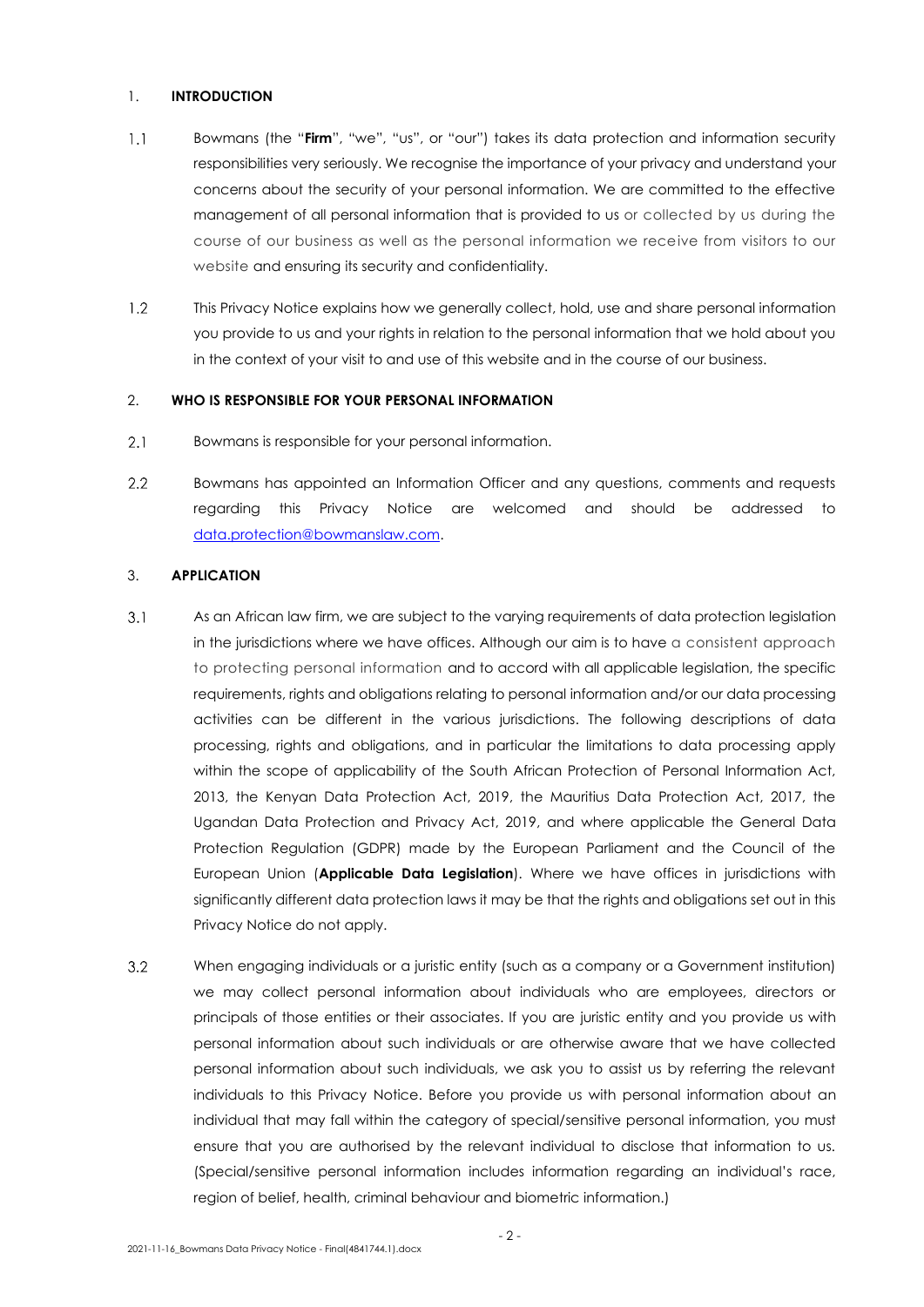$3.3$ Where this Privacy Notice refers to a party that may be either an individual or an organisation (such as our clients or service providers), the reference includes individuals who are employees, directors, or principals of an organisation or its associates.

## 4. **THE PERSONAL INFORMATION THAT WE COLLECT**

- $4.1$ Personal information is any information relating to an identifiable, living individual, as well as an identifiable juristic person, that identifies you either directly from that information or indirectly, by reference to other information that we have access to. The personal information that we collect, and how we collect it, depends upon how you interact with us. Categories of personal information that we collect include:
- $4.1.1$ Contact and biographical information such as name, job title, business, residential and/or postal address, email address, telephone or mobile number, employer information;
- $4.1.2$ Payment and financial information necessary for processing payments, investing funds and tax compliance as well as conducting fraud prevention;
- Business information when you or your organisation becomes a client, and as necessary to  $4.1.3$ provide legal service in relation to instructions given, requests and mandates;
- $4.1.4$ Identification information required for client onboarding purposes which includes information required for anti-money laundering and counterterrorist financing;
- $4.1.5$ Information sourced from publicly available resources, integrity data bases and credit agencies;
- $4.1.6$ Marketing, communication preferences and related information such as feedback and survey responses. We may ask for information about your health for the purpose of identifying and being considerate of any disabilities or special dietary requirements you may have, and any use of such information will be based on your consent;
- $4.1.7$ Technical information, such as information from your visits to our website or in relation to electronic communications we send to you;
- $4.1.8$ Details of your visits to our premises and attendance at events;
- $4.1.9$ Services information such as details of services that we have purchased from you; and
- $4.1.10$ Special categories of personal information such as race and ethnicity, trade union membership, information about health or information, political opinions or religious beliefs.

# 5. **HOW WE COLLECT PERSONAL INFORMATION FROM YOU**

- $5.1$ We collect personal information from you in a number of circumstances, including:
- $5.1.1$ When you provide personal information directly to us;
- $5.1.2$ When you become a client and in terms of our client onboarding process which includes conflicts, anti-money laundering & counter terrorist financing, sanctions, reputational,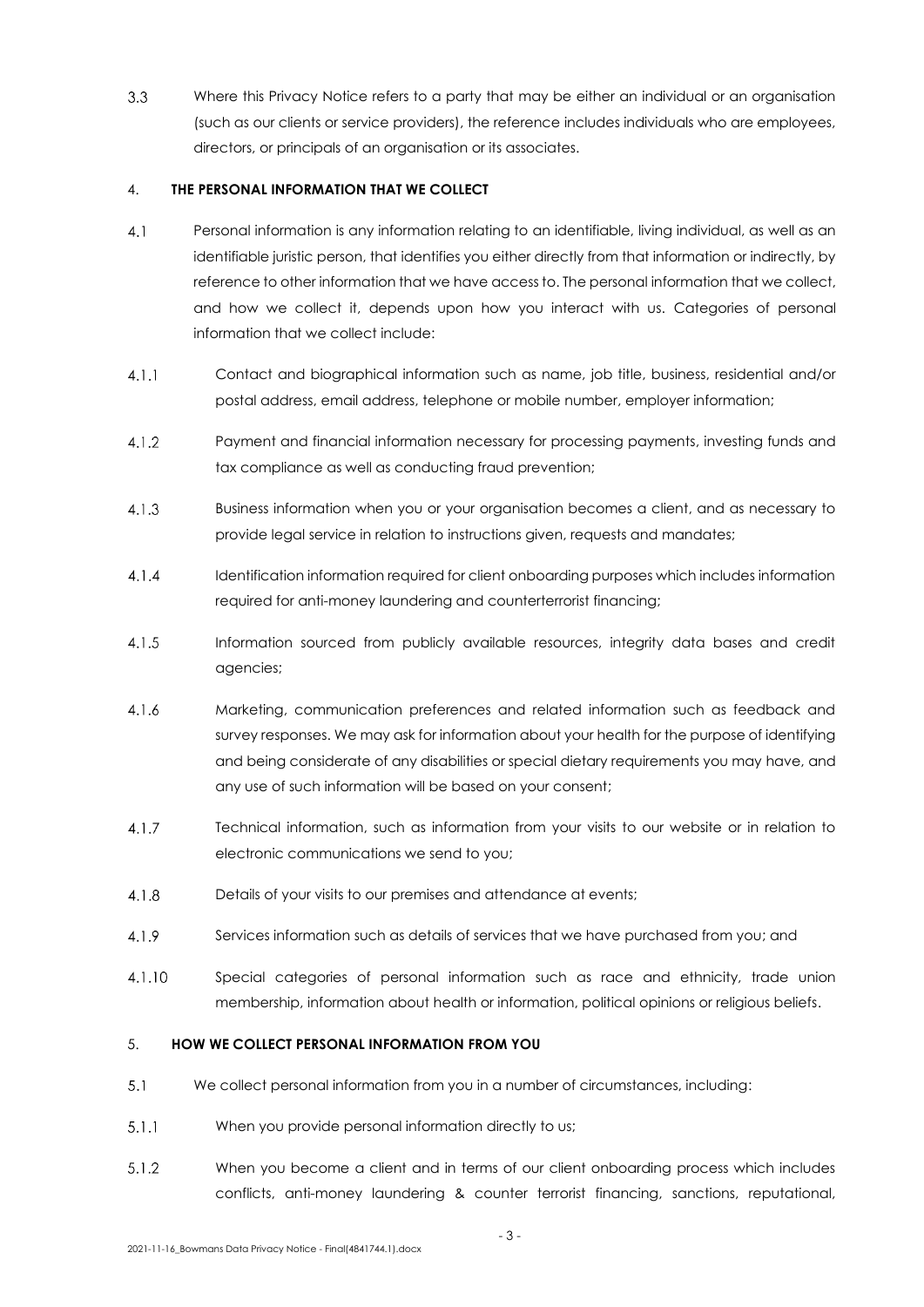financial and criminal & verification checks where applicable. This includes collecting personal information from publicly available sources or third-party data vendors.

- $5.1.3$ When you appoint us to provide legal services, we will ask for the information that we need to provide those services. Information provided by a client may include personal information that relates to persons whose information is relevant to the instruction; for example, when we advise on a corporate transaction or represent a client in litigation;
- $5.1.4$ When you sign up to receive news services, use a toolkit or register for one of our online services, we will ask you provide your contact and other relevant information, as well as your communication preferences;
- $5.1.5$ When you register to attend one of our events, we will ask you to provide your contact, guest and other relevant information including meal preferences;
- $5.1.6$ When you use our website or one of our online services, we collect information about your visit and how you interact with our website;
- $5.1.7$ When you participate in our vacation programme, apply for employment, become employed or if your employment is terminated, then we will process certain personal information as set out in more detail in the applicable notifications.
- $5.1.8$ When you join our alumni program, we will collect personal information from you including your contact details, gender, information about your current employment and information about your employment with us;
- $5.1.9$ When you or your organisation render services to us, we will collect personal information as part of our due diligence process in appointing suppliers; and
- $5.1.10$ When you visit one of our buildings, we may collect information that we need in order to identify you and complete necessary security and health checks. We may also collect your image on CCTV.
- $5.2$ If you provide information to us about another person, you must ensure that you comply with any legal obligations that may apply to your provision of the information to us, and to allow us, where necessary, to share that information with our service providers.

## 6. **HOW WE COLLECT INFORMATION FROM THIRD PARTIES**

- $6.1$ Most of the personal data that we collect about you will be information that you provide to us voluntarily. In some circumstances we may also receive information from:
- $6.1.1$ other Bowmans entities;
- $6.1.2$ your organisation;
- $6.1.3$ our clients, when we handle personal information on their behalf;
- $6.1.4$ regulatory bodies;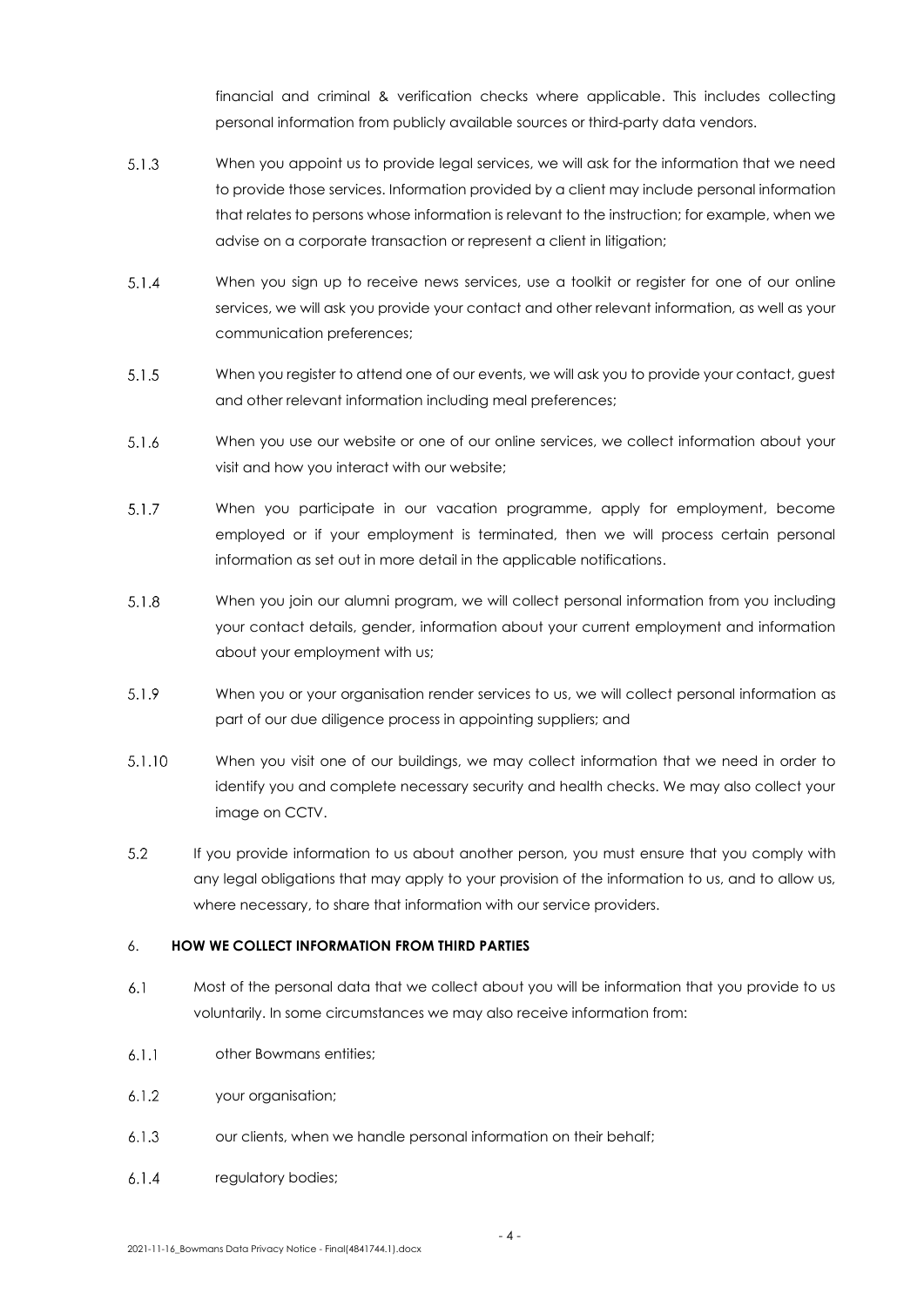- $6.1.5$ credit reference agencies; and
- $6.1.6$ other companies providing services to us.
- $6.2$ Some of these third-party sources may include publicly available sources of information.

### 7. **HOW WE COLLECT DATA AUTOMATICALLY**

When you visit one of our websites, we automatically collect, store and use technical information about your equipment and interaction with our website. This information is sent from your computer to us using a variety of cookies.

### 8. **HOW WE USE YOUR PERSONAL DATA**

- $8.1$ We will only use your personal information fairly and where we are permitted to do so by applicable law. We may use personal information for the following purposes only (**Permitted Purposes**):
- $8.1.1$ Providing legal services;
- $8.1.2$ Managing and administering our business and our commercial relationships with clients, suppliers and vendors;
- 8.1.3 Market our legal services through newsletters, publications, announcements, legal memoranda and details of seminars and other events;
- Administering and managing our recruitment processes and our employment relationships 8.1.4 with employees;
- 8.1.5 Compliance with our legal and regulatory obligations (such as record keeping obligations), compliance screening or recording obligations (anti-money laundering & counter terrorist financing checks, financial, criminal and credit checks and fraud prevention and detection purposes), which may include automated checks of your contact data or other information you provide about your identity against applicable third party sanctioned lists, including reporting to and/or being audited by regulatory bodies;
- $8.1.6$ Protecting the security of and managing access to our premises, IT and communication systems, online platforms and mobile applications, websites and other systems, preventing and detecting security threats, fraud or other criminal or malicious activities; preventing and detecting security threats, fraud or other criminal or malicious activities;
- $8.1.7$ For insurance purposes;
- 8.1.8 For monitoring and assessing compliance with our policies and procedures;
- 8.1.9 To comply with court orders and exercises and/or defend our legal rights; and
- 8.1.10 For any purpose related and/or ancillary to any of the above or any other purpose for which your personal data was provided to us.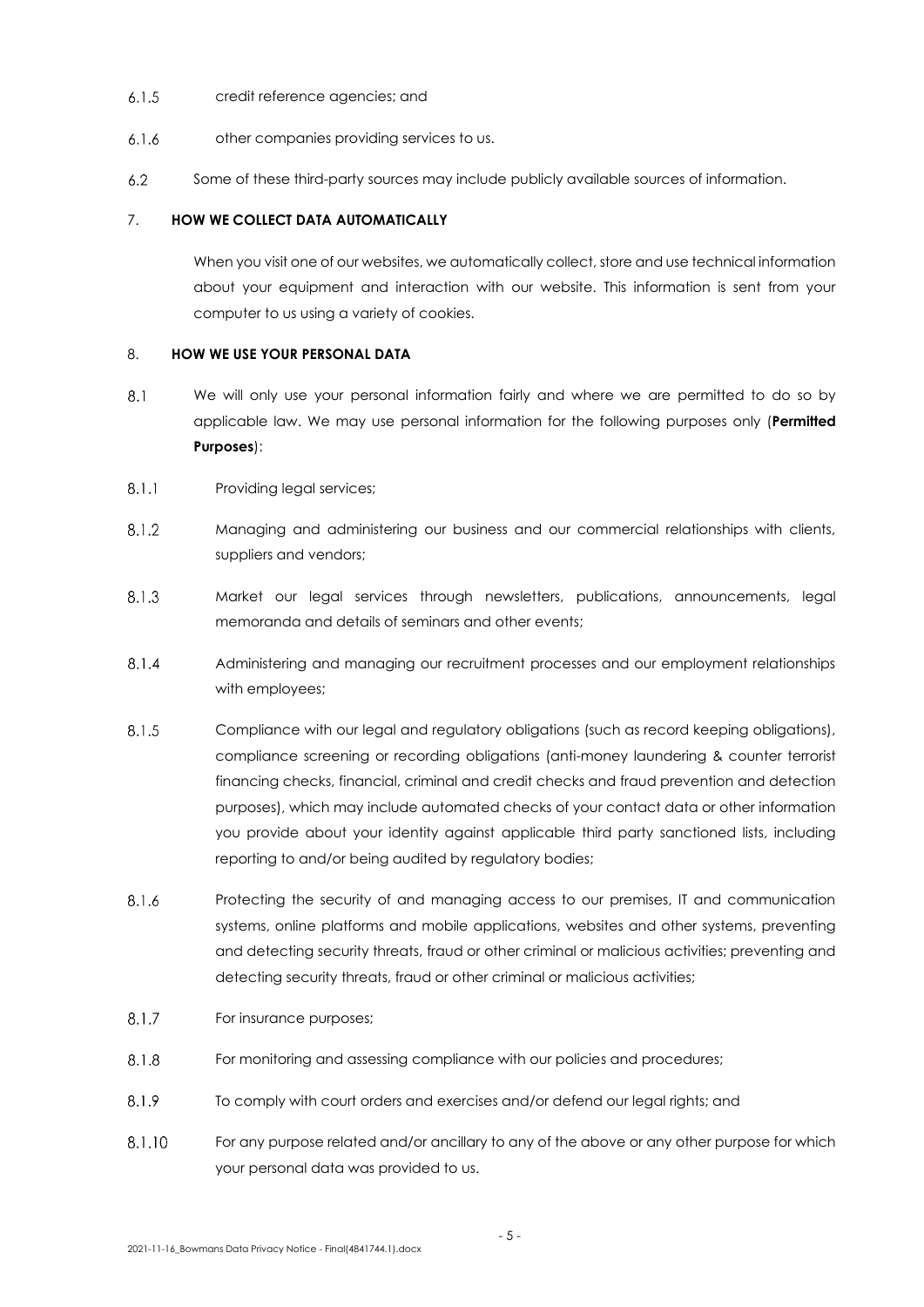8.2 With regard to marketing-related communication, we will provide you with such information if you are a client and provide you the opportunity to opt out anytime if you do not want to receive further marketing-related communication from us. If you are not a client, we will provide you with marketing-related communications after you have opted in and provide you the opportunity to opt out at any time.

### 9. **HOW WE PROCESS PERSONAL INFORMATION**

- 9.1 We process personal information on one or more of the following grounds:
- $9.1.1$ For the legitimate business purposes described above;
- 9.1.2 On the basis of consent from the relevant individual;
- 9.1.3 To perform a contract, including a contract to provide legal services;
- $9.1.4$ For the establishment, exercise or defence of legal claims or proceedings; and
- 9.1.5 To comply with legal and regulatory obligations.

#### 10. **HOW WE SHARE AND TRANSFER PERSONAL INFORMATION**

- $10.1$ We treat your personal information with respect and do not share it with third parties except as detailed in this clause.
- $10.2$ Bowmans has offices in a number of [African countries.](https://www.bowmanslaw.com/our-firm/our-african-footprint/) Personal information that is given to one Bowmans office may be transferred to one or more of our other offices (including any office we may open in the future). Generally, we will share your personal information between the Bowmans offices for the purpose of providing legal advice or other products or services as well as for our internal business processes (such as administration and billing and co-ordinating marketing initiatives).
- $10.3$ We may disclose personal information relating to our clients, their employees and agents to other legal specialists including advocates, mediators, arbitrators, consultants or experts engaged in a matter as well as technology service providers such as eDiscovery and document review platforms. We may also disclose personal information to third party law firms for the purpose of obtaining foreign legal advice.
- $10.4$ We may share your personal information with companies providing services for money laundering checks, credit checks and other fraud and crime prevention purposes and companies providing similar services, including financial institutions and credit reference agencies.
- $10.5$ We may share personal information with our insurers and insurance brokers.
- 10.6 We may share personal information with our suppliers and service providers, domestically or abroad, e.g. IT service providers, including cloud service providers such as data storage platforms, to process personal information for the Permitted Purposes on our behalf and in accordance with our instructions only. Bowmans will retain control over and will remain fully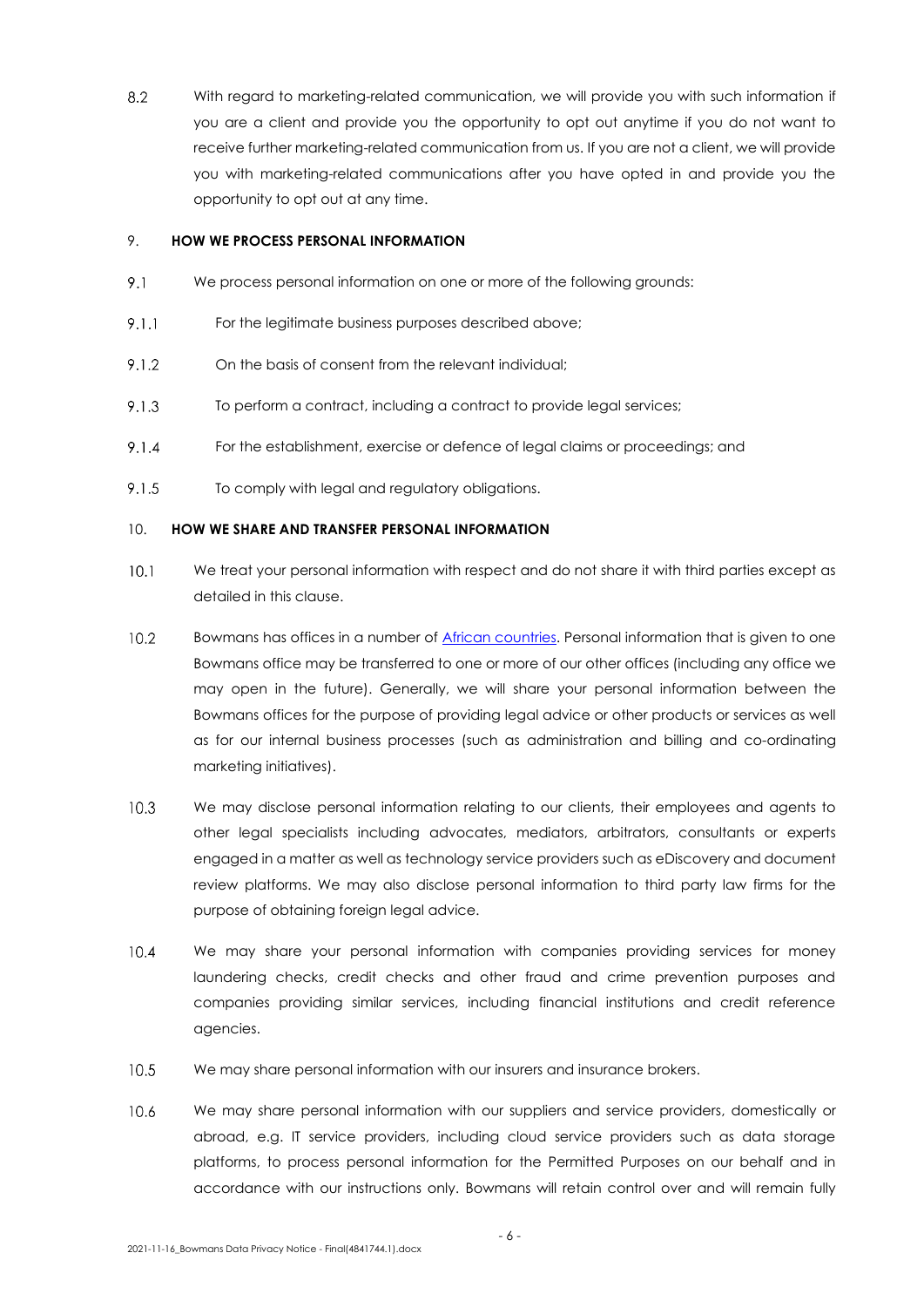responsible for your personal information and will use appropriate safeguards as required by applicable law to ensure the integrity and security of your personal information when engaging such service providers.

- $10.7$ We may share personal information with ranking agencies.
- $10.8$ In some circumstances, we may also share personal information with regulatory authorities, courts, tribunals, government agencies and law enforcement agencies. We may be required to disclose your information to comply with legal or regulatory requirements. Where possible, we will use reasonable efforts to notify you before disclosing your information, but we may be legally restricted from doing so.
- $10.9<sup>°</sup>$ The information sharing described above may involve a transfer of your information from a location within the European Economic Area (the "EEA") to outside the EEA, or from outside the EEA to a location within the EEA. The level of information protection in countries outside the EEA may be less than that offered within the EEA. We will implement appropriate measures to ensure that your personal information nevertheless remains protected and secure in accordance with applicable data protection laws.
- 10.10 Save for the above, we will only share your personal information when you have consented to us doing so, when we are required by applicable law or regulations or judicial or official request to do so, or as required to investigate actual or suspected fraudulent or criminal activities. Bowmans does not sell any personal information.

### 11. **HOW WE PROCESS PERSONAL INFORMATION OF THIRD PARTIES THAT YOU PROVIDE TO US**

- $11.1$ We may require the personal information of third parties (such as name, contact details and esignature) for the purpose of managing electronic agreements. If you provide personal information to us about someone else (such as one of your directors or employees, or someone with whom you have business dealings) you must ensure that you are entitled to disclose that personal information to us and that, without our taking any further steps, we may collect, use and disclose that personal information as described in this Privacy Notice.
- $11.2$ In particular, you must ensure the individual concerned is aware of the various matters detailed in this Privacy Notice, as those matters relate to that individual, including our identity, how to contact us, our purposes of collection, our personal data disclosure practices (including disclosure to overseas recipients), the individual's right to obtain access to the personal information and make complaints about the handling of the personal information, and the consequences if the personal information is not provided (such as our inability to provide services).

#### 12. **HOW WE PROTECT YOUR PERSONAL DATA**

We protect your personal data and implement appropriate technical and organisational  $12.1$ security measures to protect it against any unauthorised or unlawful processing and against any accidental loss, destruction, or damage.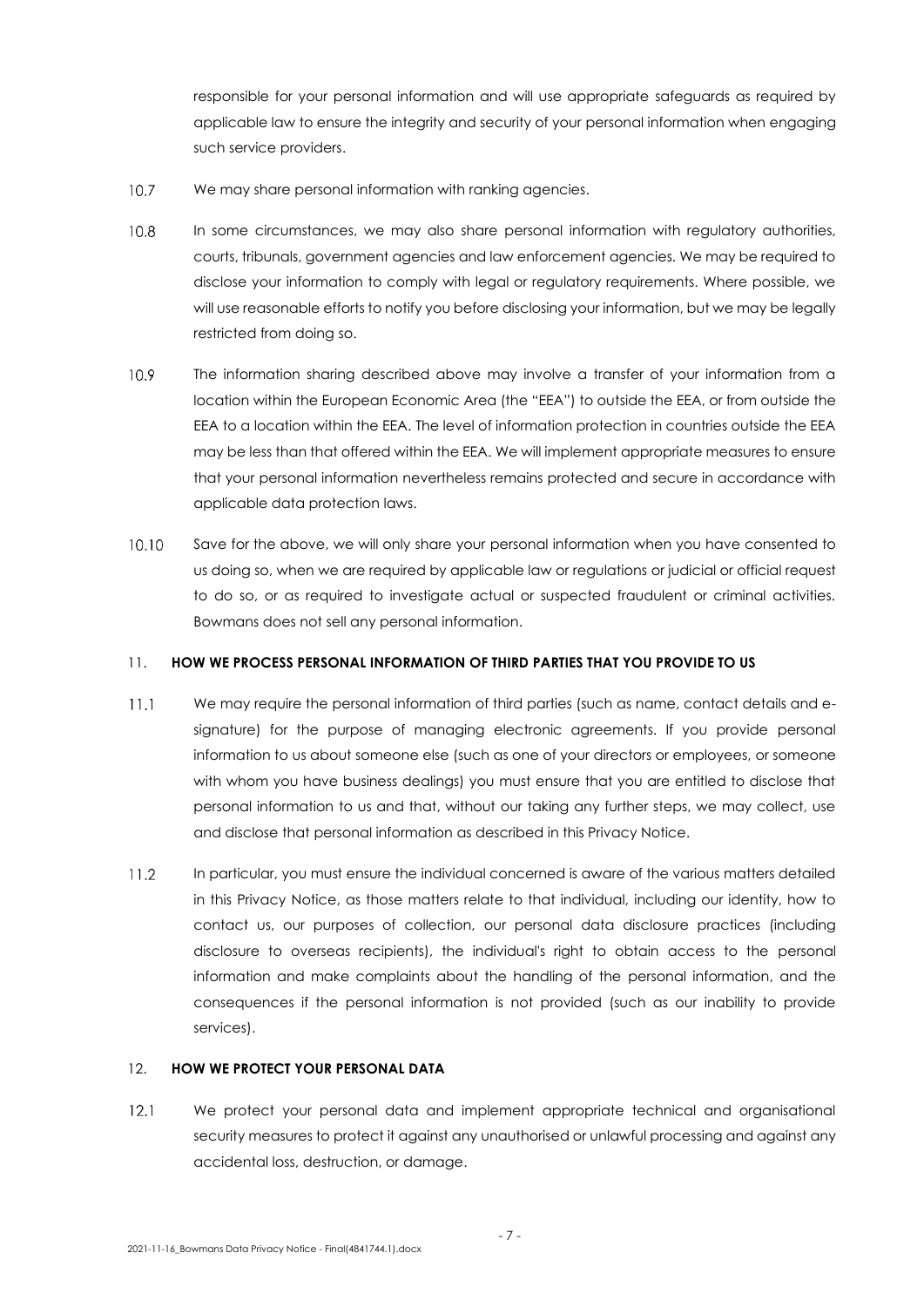$12.2$ These measures are reviewed periodically by external assessors who confirm and certify our operations.

## 13. **HOW WE KEEP YOUR PERSONAL DATA**

- $13.1$ Your personal information will be retained in accordance with this Privacy Notice.
- $13.2$ We retain personal information of different types, or relating to different categories of people, for different periods, taking into account its business purpose. For example, information about individuals who have unsuccessfully applied for employment with us will be retained for a shorter period than information about individuals who have actually worked for us.
- $13.3$ The periods for which we retain personal information are based on the requirements of applicable data protection laws and the purpose for which the personal information is collected and used. We do not keep your personal information for any longer than is necessary to fulfil the purpose for which we collected it, or to comply with any legal, regulatory or reporting obligations or to assert or defend against legal claims.

## 14. **YOUR RIGHTS REGARDING YOUR PERSONAL DATA**

- $14.1$ You have certain rights regarding how we use and keep your personal information. These are:
- $14.1.1$ you can request us to update or correct any inaccurate personal information, or to complete any incomplete personal information, concerning you. If you do, we will take reasonable steps to check the accuracy of and correct the information. Please let us know if any of your information changes so that we can keep it accurate and up to date;
- $14.1.2$ you can request us to stop processing your information for direct marketing purposes; if you withdraw your consent, we may not be able to provide certain products or services to you; and
- $14.1.3$ in certain circumstances, you have the right to object to our use of your personal information more generally.
- $14.2$ You may also have the right, in certain circumstances to:
- $14.2.1$ be provided with a copy of any personal information that we hold about you. There are exceptions to this right; for example, where information is legally privileged or if providing you with the information would reveal personal information about another person:
- 14.2.2 to request us, without undue delay, to delete your personal information;
- $14.2.3$ to request that we "restrict" our use of your information, so that it can only continue subject to restrictions; and
- $14.2.4$ to request personal information which you have provided to us and which are processed by using automated means, based on your consent or the performance of a contract with you, to be provided to you in machine readable format so that they can be "ported" to a replacement service provider.